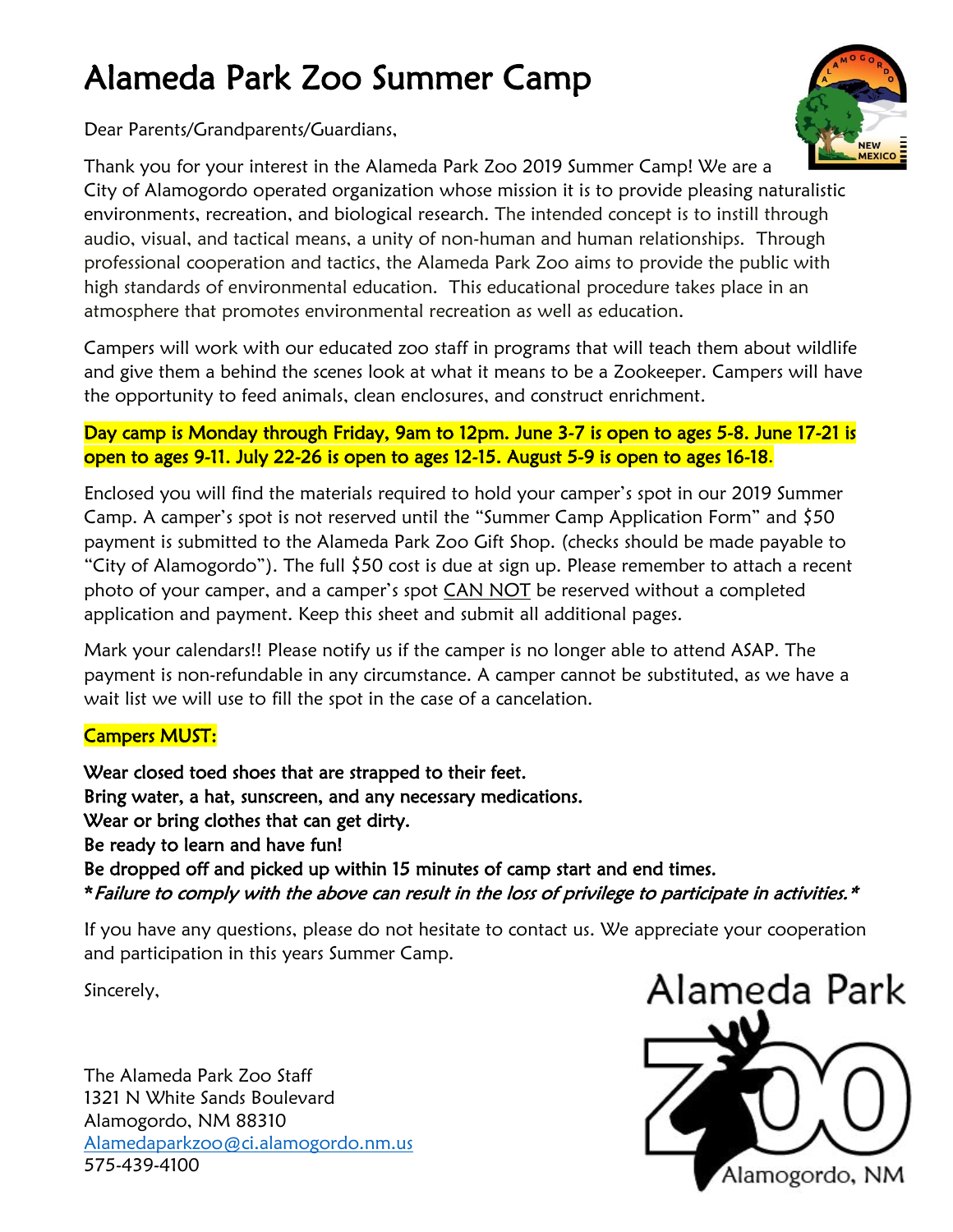| Alameda Park Zoo Summer Camp<br><b>Submit at Registration</b>                        |  |                                    |
|--------------------------------------------------------------------------------------|--|------------------------------------|
| <b>Registration Form</b>                                                             |  |                                    |
|                                                                                      |  |                                    |
| Age (at start of camp): <u>Netall</u>                                                |  |                                    |
|                                                                                      |  |                                    |
|                                                                                      |  |                                    |
|                                                                                      |  |                                    |
|                                                                                      |  |                                    |
| Secondary Phone Number: _________________________                                    |  |                                    |
| Person(s) to notify if primary person cannot be reached:                             |  |                                    |
|                                                                                      |  |                                    |
|                                                                                      |  | Please Attach Photo                |
|                                                                                      |  | Here                               |
|                                                                                      |  |                                    |
|                                                                                      |  | Or Email to:                       |
|                                                                                      |  | alamedaparkzoo@ci.alamogordo.nm.us |
|                                                                                      |  |                                    |
|                                                                                      |  |                                    |
| Please select a session below (double check the age range for the session selected): |  |                                    |
| o Day Camp Session 1: June $3^{rd}$ – $7^{th}$ (\$50) Ages: 5-8                      |  |                                    |
| (Payment and Paperwork required to reserve spot)                                     |  |                                    |
| o Day Camp Session 2: June 17th - 21st (\$50) Ages: 9-11                             |  |                                    |
| (Payment and Paperwork required to reserve spot)                                     |  |                                    |
| o Day Camp Session 3: July 22 <sup>nd</sup> – 26 <sup>th</sup> (\$50) Ages: 12-15    |  |                                    |
| (Payment and Paperwork required to reserve spot)                                     |  |                                    |
| o Day Camp Session 4: August 5th-9th (\$50) Ages: 16-18                              |  |                                    |
|                                                                                      |  |                                    |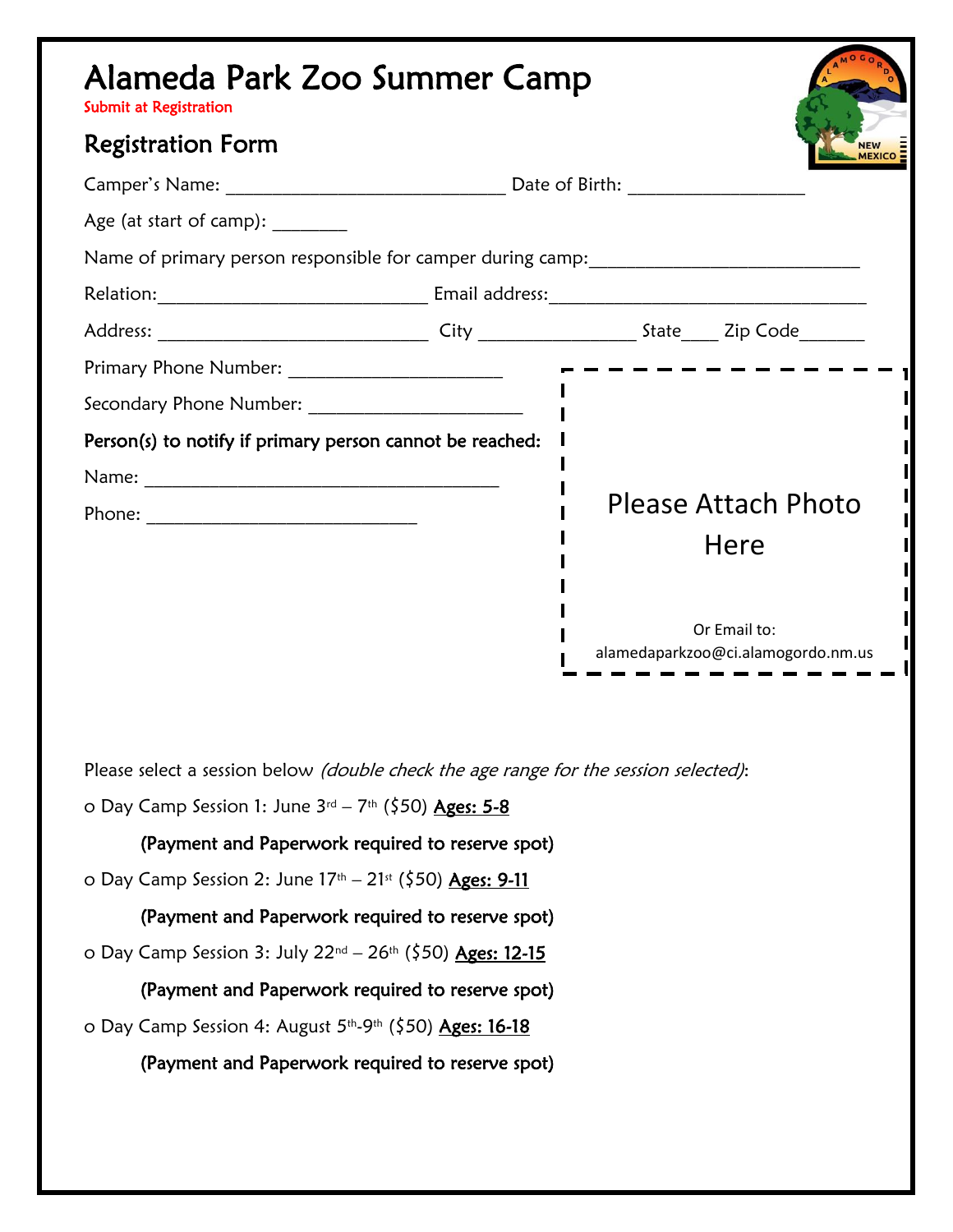## Alameda Park Zoo Summer Camp

Submit at Registration

### Medical Release Form

Camper's Name:

#### MEDICAL HISTORY STATEMENT

I understand that zoo activities may be strenuous, and that normal healthy lungs, heart, ears and sinuses are essential for my safety and well-being. I hereby confirm that my circulatory systems are healthy and normal and that I have no severe emotional or neurological problems or communicable diseases. I understand that I need to seek approval from a licensed physician if I am uncertain as to my physical fitness for zoo activities.

Please check each item that applies to your current or past medical history and explain under remarks. Due to the limited staff, we require an aid for any child that requires extra help to participate.

| <i>I have read the medical statement</i>                                                                                                                                                                                                                                                  |                                               | Epilepsy                     |  |
|-------------------------------------------------------------------------------------------------------------------------------------------------------------------------------------------------------------------------------------------------------------------------------------------|-----------------------------------------------|------------------------------|--|
| $\bigcirc$ Glasses or Contact lenses                                                                                                                                                                                                                                                      | O                                             | <b>Diabetes</b>              |  |
| $\bigcirc$ Asthma or Lung Disease                                                                                                                                                                                                                                                         | $\left( \right)$                              | <b>Physical Disabilities</b> |  |
| $\bigcirc$ Dizziness/Fainting                                                                                                                                                                                                                                                             | $\left(\begin{array}{c} 1 \end{array}\right)$ | Any serious medical problem  |  |
|                                                                                                                                                                                                                                                                                           |                                               |                              |  |
|                                                                                                                                                                                                                                                                                           |                                               |                              |  |
|                                                                                                                                                                                                                                                                                           |                                               |                              |  |
|                                                                                                                                                                                                                                                                                           |                                               | Date: _____________________  |  |
|                                                                                                                                                                                                                                                                                           |                                               | Date: ___________________    |  |
| It is recommended that each student be covered under a Health Insurance Policy. Please provide the following:                                                                                                                                                                             |                                               |                              |  |
|                                                                                                                                                                                                                                                                                           |                                               |                              |  |
|                                                                                                                                                                                                                                                                                           |                                               |                              |  |
| $\mathbb{R}^n$ is the state of $\mathbb{R}^n$ if $\mathbb{R}^n$ if $\mathbb{R}^n$ if $\mathbb{R}^n$ if $\mathbb{R}^n$ if $\mathbb{R}^n$ if $\mathbb{R}^n$ if $\mathbb{R}^n$ if $\mathbb{R}^n$ if $\mathbb{R}^n$ if $\mathbb{R}^n$ if $\mathbb{R}^n$ if $\mathbb{R}^n$ if $\mathbb{R}^n$ i |                                               |                              |  |

#### Please read and sign in agreement of the following statement.

In the event of any injury requiring medical treatment, I hereby grant permission for emergency medical treatment to be initiated for my child by the Alameda Park Zoo. The cost of such treatment will be paid for by the above named policy or parent. Any expenses not covered by the above named policy will be solely my responsibility as parent or guardian and I understand will not be paid for by the Alameda Park Zoo or any of its agents.

Parent's Signature: \_\_\_\_\_\_\_\_\_\_\_\_\_\_\_\_\_\_\_\_\_\_\_\_\_\_\_\_\_\_\_\_\_\_Date: \_\_\_\_\_\_\_\_\_\_\_\_\_\_\_\_\_\_

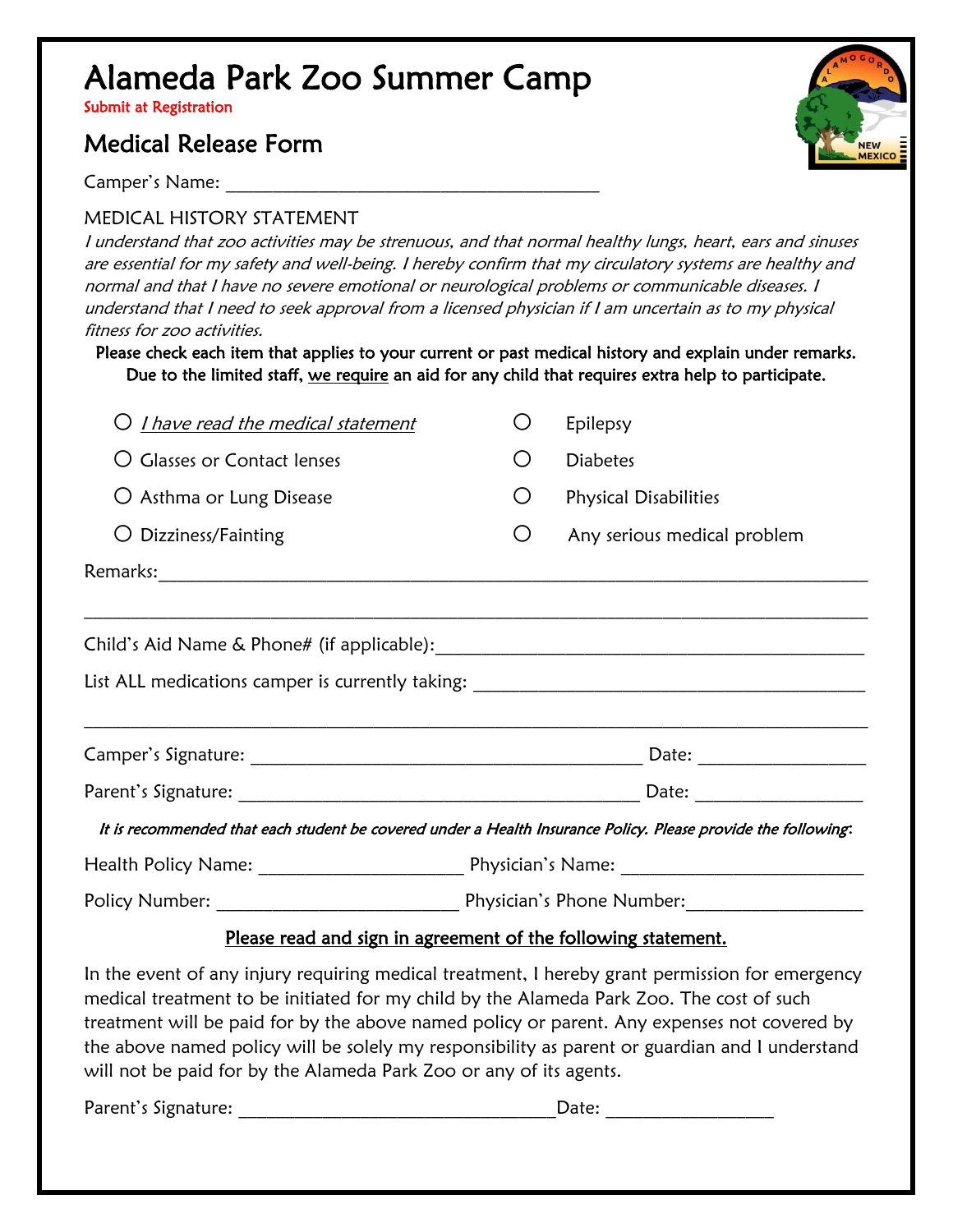## Alameda Park Zoo Summer Camp

Submit at Registration

### Participant Code of Conduct



I, **I** and the samper's name) hereby agree to abide by this Student Code of Conduct during the Alameda Park Zoo Summer Camp I am attending.

1. I fully understand that the purpose of the program is to explore and learn about wonders of the wildlife and zoo life.

2. I will conduct myself in a manner, which is not disruptive to any scheduled activity.

3. I will follow all verbal and written instructions of the Alameda Park Zoo Staff and Jr. Counselors.

4. I will be respectful in thoughts, words and actions to all persons at the Alameda Park Zoo.

5. I will always remain with my assigned group and group leader.

6. I will always follow all safety rules and regulations & exercise common sense.

7. I will respect other participants' personal property and their right to privacy.

8. I will respect Alameda Park Zoo staff, equipment, and all camp property.

9. I will abstain from the use of alcohol, tobacco products and any non-prescriptive medication or drugs.

10. I will always conduct myself in a normal manner and be respectful in thoughts, words and actions towards those of the opposite gender and different races.

11. I understand that any single violation of this Code of Conduct may result in being sent home immediately, at my own expense, and without refund of tuition.

| $\overline{\phantom{0}}$<br>.<br>יםו<br>Car. |  |
|----------------------------------------------|--|
|                                              |  |

As the Parent(s) of the above-named student, I/we understand the Student Code of Conduct and agree to arrange for, and bear the expense for, providing an adult escort for my child and transportation for the escort and my child back to the point of origin or home within 1 hour of being notified of my child's unacceptable behavior. I understand this policy is in the best interest of all students involved in the Program.

Parent Signature: \_\_\_\_\_\_\_\_\_\_\_\_\_\_\_\_\_\_\_\_\_\_\_\_\_\_\_\_\_\_\_\_\_\_\_\_\_\_\_\_\_\_\_ Date: \_\_\_\_\_\_\_\_\_\_\_\_\_\_\_\_\_\_

Parent Name (print): **Example 20**